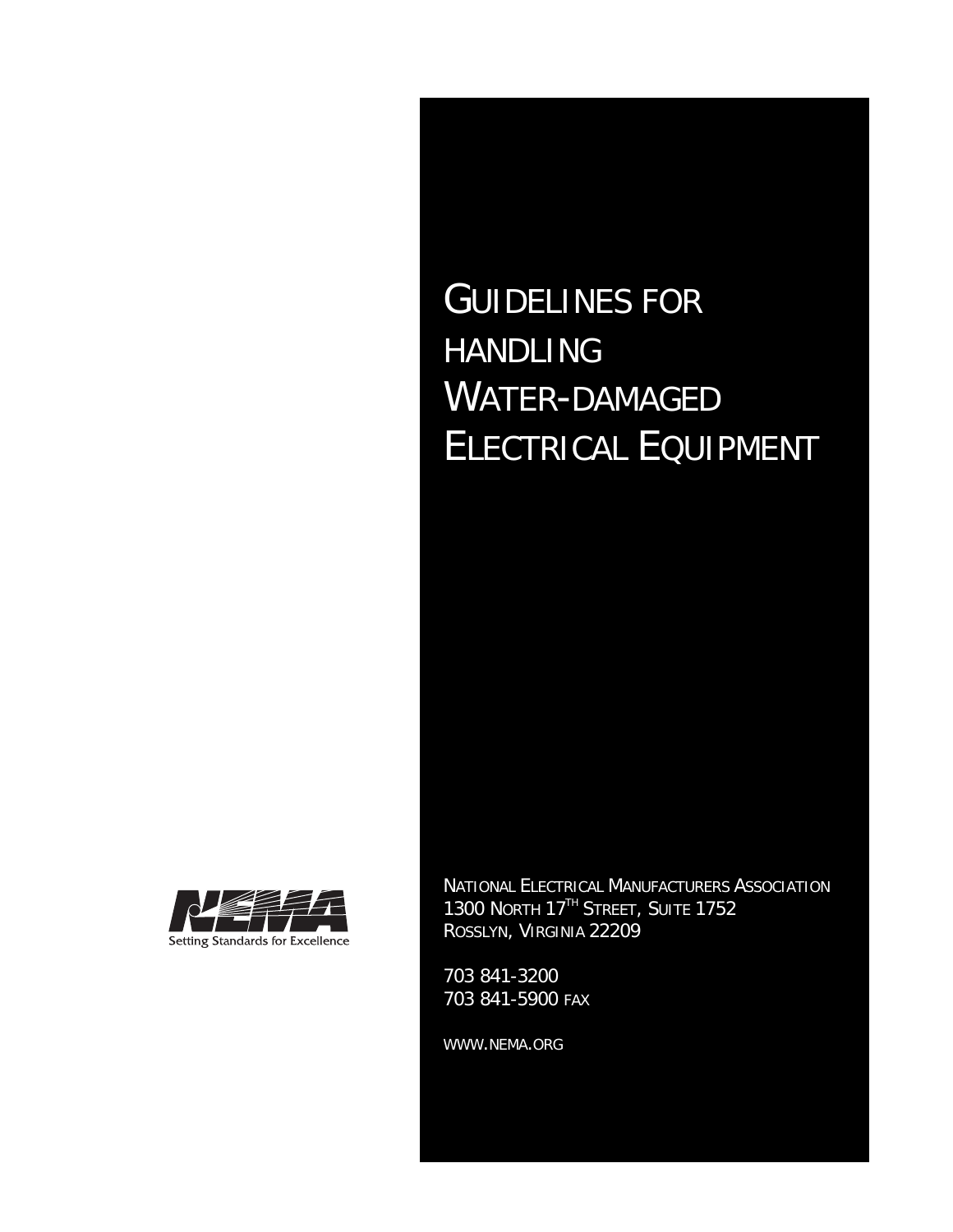# Guidelines for Handling Water-damaged Electrical Equipment

NOTICE AND DISCLAIMER – Please see the last page of this document.

# **Use of this Publication**

This publication provides guidelines on how to handle electrical equipment that has been exposed to water through flooding, fire fighting activities, hurricanes, etc. It is designed for use by suppliers, installers, inspectors, and users of electrical products.

Electrical equipment exposed to water can be extremely dangerous if reenergized without proper reconditioning or replacement. Reductions in integrity of electrical insulation due to moisture, debris lodged in the equipment components, and other factors, can damage electrical equipment by affecting the ability of the equipment to perform its intended function. Damage to electrical equipment can also result from flood waters contaminated with chemicals, sewage, oil, and other debris that will affect the integrity and performance of the equipment. Ocean water and salt spray can be particularly damaging due to the corrosive and conductive nature of the salt water residue.

Distributors of electrical equipment should not use any inventory that has been subjected to water damage. Damaged inventory should not be sold to resellers that will place the equipment back into the market. This can lead to damaged equipment still being used and creating a hazard to individuals or property.

#### **To Contact the Manufacturer**

Working knowledge of electrical systems and of the equipment in question is required to evaluate damage due to contact with water. The original manufacturer of the equipment should be contacted if any questions arise or specific recommendations are needed. In many cases, replacement will be necessary.

After consultation with the manufacturer, some larger types of electrical equipment may be reconditioned by properly trained personnel. The ability to recondition the equipment may vary with the nature of the electrical function, the degree of flooding, the age of the equipment, and the length of time the equipment was exposed to water.

Attempts to recondition equipment without consulting the manufacturer can result in additional hazards due to the use of improper cleaning agents, which can further damage the equipment (see National Electrical Code® Section 110-11 FPN No.2) or due to improper reconditioning techniques.

NEMA member companies are committed to safety. For specific contacts within these manufacturing firms, call or write:

National Electrical Manufacturers Association 1300 North 17th Street, Suite 1752 Rosslyn, Virginia 22209 Telephone: (703) 841-3236 Fax: (703) 841-3336 ATTN: Vince Baclawski email: vin\_baclawski@nema.org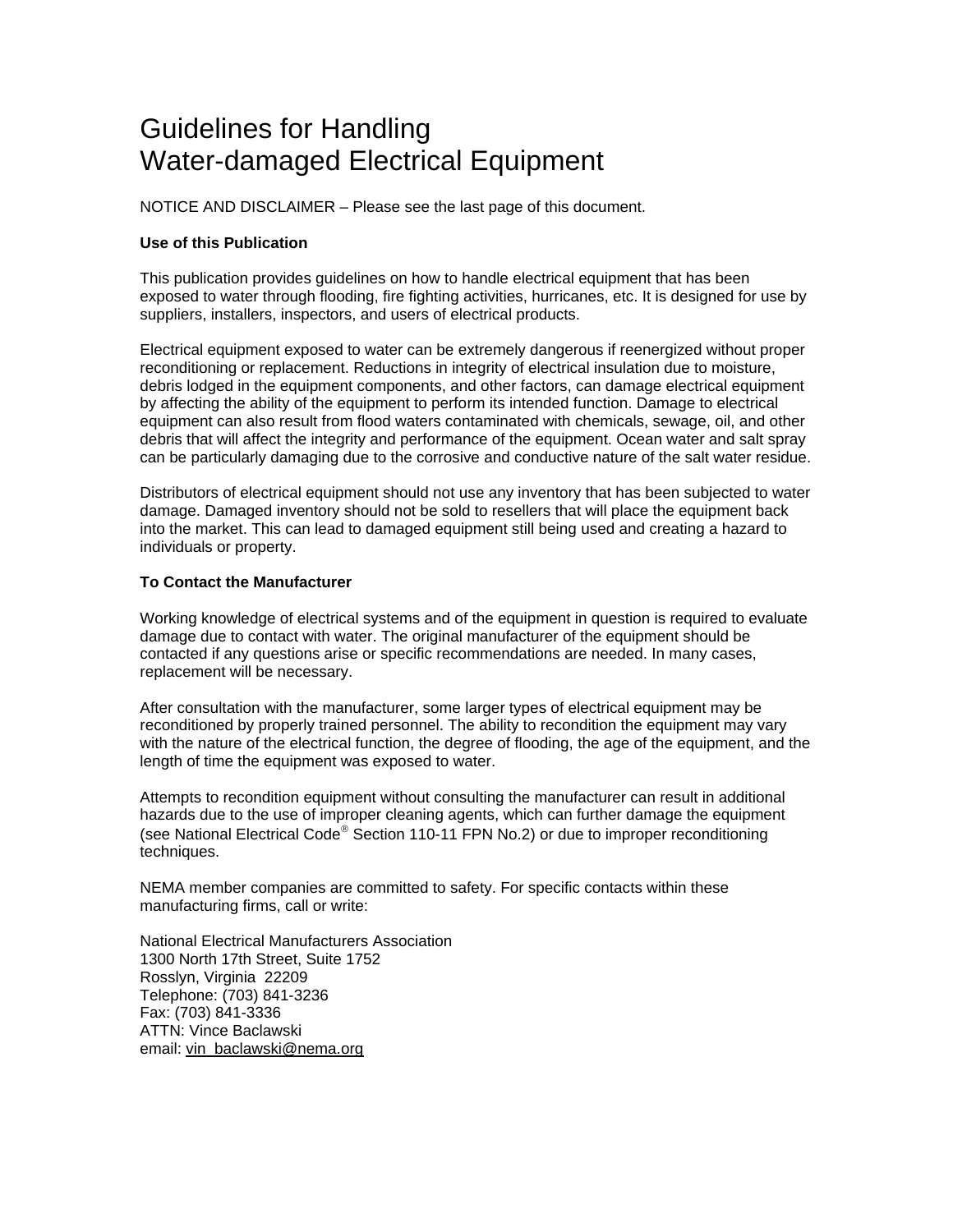#### **Electrical Distribution Equipment**

Electrical distribution equipment usually involves switches and low-voltage protective components such as molded case circuit breakers and fuses, within assemblies such as enclosures, panelboards, and switchboards. These assemblies can be connected to electrical distribution systems using various wiring methods.

The protective components are critical to the safe operation of distribution circuits. Their ability to protect these circuits is adversely affected by exposure to water and to the minerals and particles which may be present in the water. In molded case circuit breakers and switches, such exposure can affect the overall operation of the mechanism through corrosion, through the presence of foreign particles, and through removal of lubricants. The condition of the contacts can be affected and the dielectric insulation capabilities of internal materials can be reduced. Further, some molded case circuit breakers are equipped with electronic trip units and the functioning of these trip units might be impaired. For fuses, the water may affect the filler material. A damaged filler material will degrade the insulation and interruption capabilities.

Distribution assemblies contain protective components together with the necessary support structures, buswork, wiring, electromechanical or electronic relays and meters. Exposure to water can cause corrosion and insulation damage to all of these areas. In the case of exposure of distribution assemblies to water, the manufacturer should be contacted before further action is taken.

#### *Items Which May Possibly Be Reconditioned by Trained Personnel in Consultation with Manufacturer:*

- Enclosed switches—reference NEMA Standards Publication KS 1-2001, *Enclosed and Miscellaneous Distribution Equipment Switches (600 Volts Maximum)*, para 5.1, 5.1.2
- Busway—reference NEMA Standards Publication BU 1.1-2000, *General Instructions for Handling, Installation, Operation, and Maintenance of Busway Rated 600 Volts or Less*, para 3.4.4, 9.2.4.2
- Panelboards—reference Standards Publication ANSI/NEMA PB 1.1-2002, *General Instructions for Proper Installation, Operation, and Maintenance of Panelboards Rated 600 Volts or Less*, para. 10.3, 10.8.3, 10.8.4
- Switchboards—reference Standards Publication ANSI/NEMA PB 2.1-2002, *General Instructions for Proper Handling, Installation, Operation and Maintenance of Deadfront Distribution Switchboards Rated 600 Volts or Less*, para. 11.3.1.3, 11.10
- Fire Pump Controllers—reference NEMA Standards Publication ICS 15-1999 (R2004), *Instructions for the Handling, Installation, Operation, and Maintenance of Electric Fire Pump Controllers Rated Not More Than 600 V*

#### **Motor Circuits**

Motor circuits include motor control devices such as motor starters and contactors, together with overcurrent protection components such as overload relays, circuit breakers, and fuses often assembled into motor control panels and motor control centers as well as individual enclosures. Motor control centers contain both control and protective components together with support structures, buswork, and wiring.

The protective components are critical to the safe operation of motor circuits and their ability to protect these circuits is adversely affected by exposure to water, and to the minerals and particles which may be present in the water. For molded case circuit breakers, such exposure can affect the overall operation of the mechanism through corrosion, through the presence of foreign particles, and through removal of lubricants. The condition of the contacts can be affected and the dielectric insulation capabilities of internal materials can be reduced. Further, some molded case circuit breakers are equipped with electronic trip units, and the functioning of these trip units might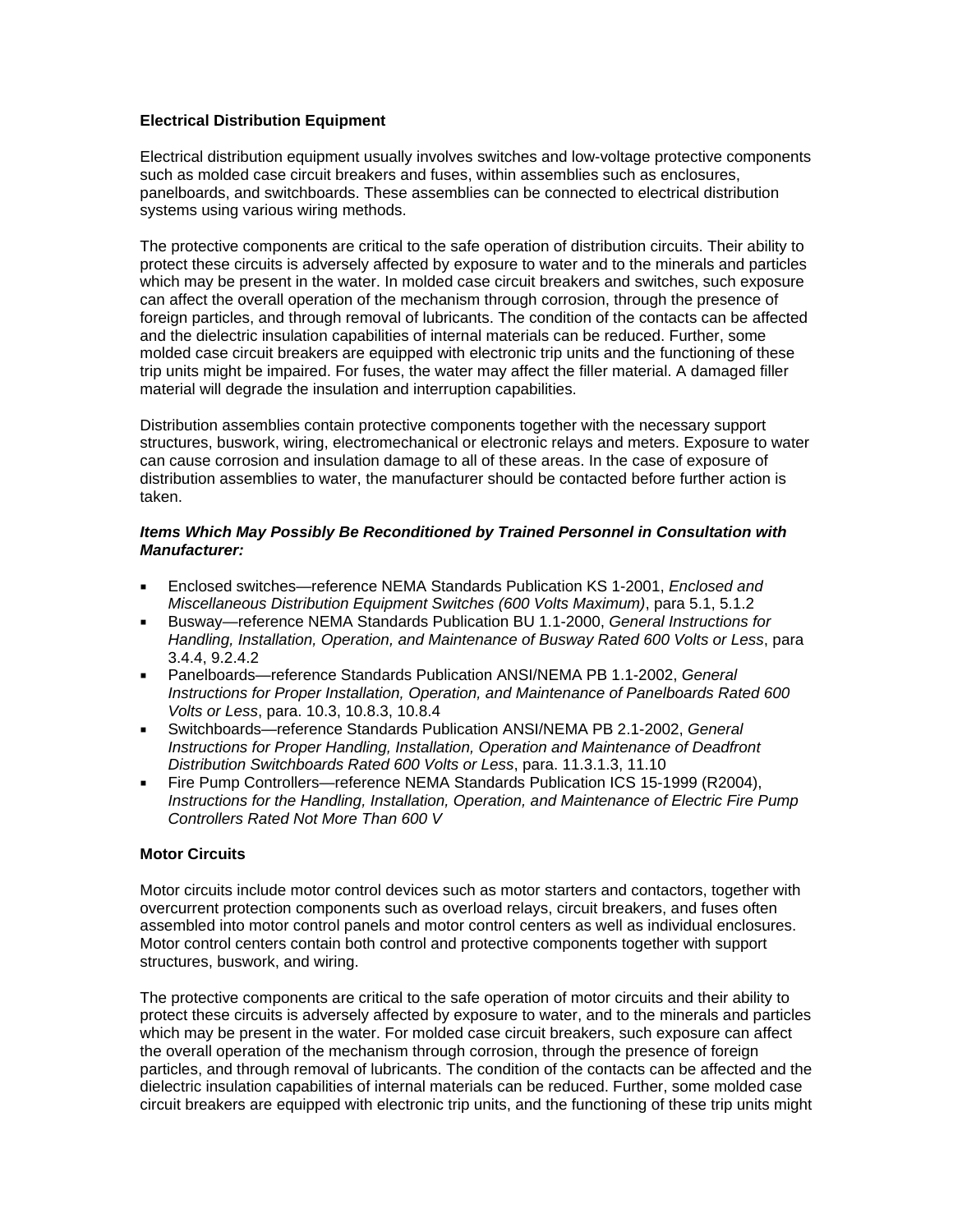be impaired. For fuses, the water may affect the filler material. A damaged filler material will degrade the insulation and interruption capabilities.

Corrosion, loss of lubrication, and insulation quality can also be expected in contactors and starters. However, solid-state motor controllers and those electromechanical contactors or starters with integral electronic circuitry will be more severely affected by water.

Drives damaged by water can be remanufactured by the original manufacturer in some cases. Contact the drive manufacturer for specifics.

#### *Items Requiring Complete Replacement:*

- Electronically controlled and solid state contactors and starters
- **Components containing semiconductors and transistors**
- **D**verload relays
- Molded case circuit breakers and molded case switches—reference NEMA Standards Publication AB 4-2003, Guidelines for Inspection and Preventive Maintenance of Molded Case Circuit Breakers Used in Commercial and Industrial Applications, para 2.2
- Fuses

#### *Items Which May Possibly be Reconditioned by Trained Personnel in Consultation with Manufacturer:*

- Manual and magnetic motor controllers
- Motor control centers

#### **Power Equipment**

Power equipment involves low voltage or medium voltage protective devices within an overall switchgear assembly. The assembly may also contain cabling, buswork with appropriate insulators, current transformers, electromechanical or electronic relays, and metering.

Reliable operation of the protective devices is vital to system safety; however, these devices can be adversely affected by water. In the case of low voltage and medium voltage circuit breakers and switches, the operation of the mechanism can be impaired by corrosion, by the presence of particles such as silt, and by the removal of lubricants. The dielectric properties of insulation materials and insulators will degrade and, for air circuit breakers, the condition of the contacts can be affected. Further, low voltage power circuit breakers usually incorporate electronic trip units; the functioning of these units will be impaired. Similarly, the functionality of electronic protective relays and meters can be impaired.

In the case of fuses, water may affect the filler material. A damaged filler material will degrade the insulation and interruption capabilities of fuses.

Power circuit breakers and medium voltage breakers are designed to be maintainable with the possibility, for example, of replacing contacts in air circuit breakers. It may, therefore, be possible to reuse such breakers provided the refurbishing is performed in close consultation with the manufacturer. This would include cleaning and drying techniques, lubrication advice, and thorough testing prior to the reapplication of power. However, the electronic trip units of low voltage power circuit breakers, and electronic protective relays and meters in any power equipment should be discarded and replaced, or at least returned to the manufacturer for inspection and possible refurbishment.

In the case of fused equipment, the fusible units should be replaced, and the remainder of the apparatus may be suitable for refurbishing in close consultation with the manufacturer.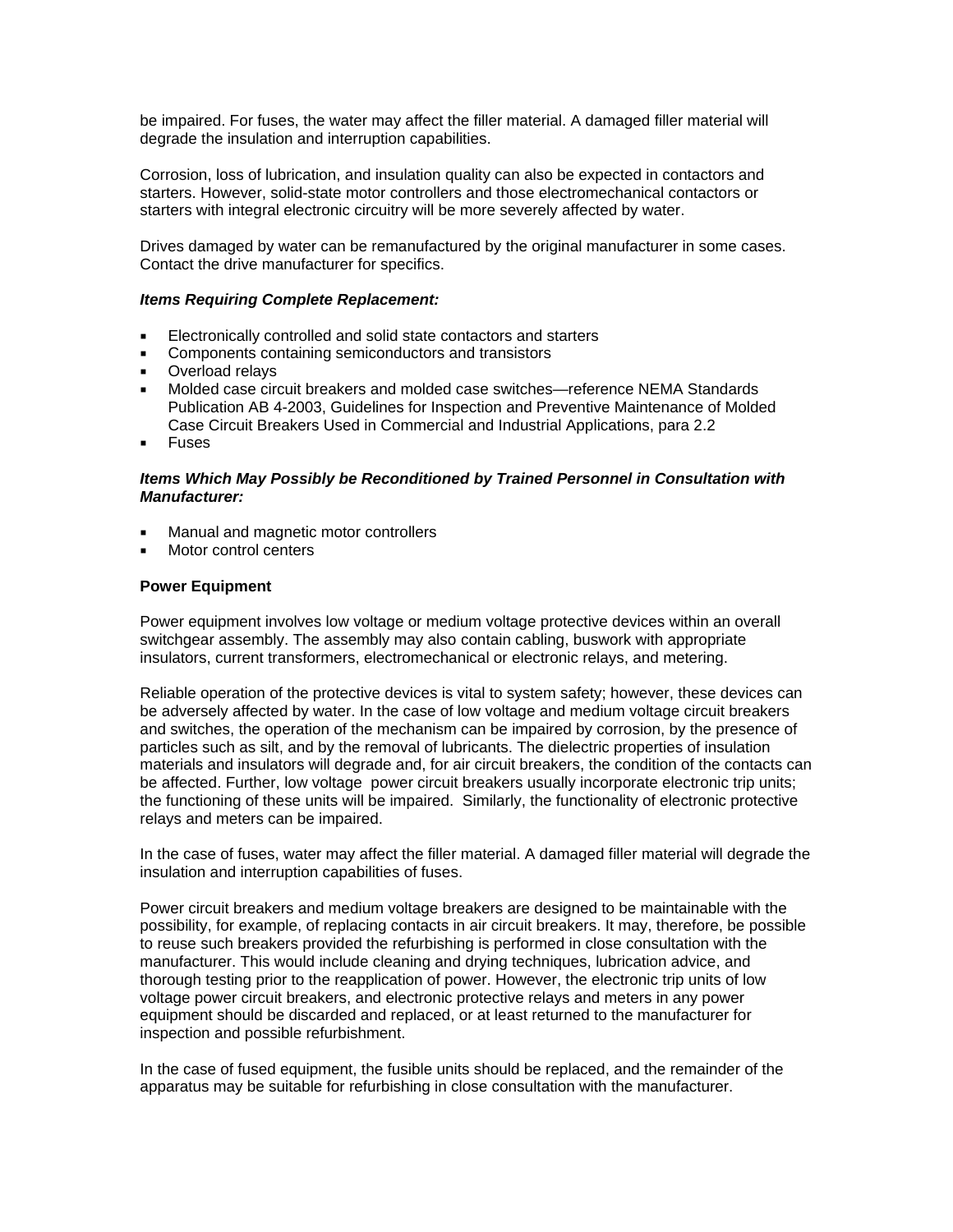In all cases, great attention must be paid to the thorough cleaning, drying, and testing of insulators and insulation material.

The power equipment can be expected to contain additional electronic units such as solid state relays. These units can also be vital to the correct functioning of the protective device, and great care is needed in the cleaning and testing of such units. A first recommendation is to return the devices to the manufacturer. If this is not possible, the manufacturer should be consulted, for example, on the correct selection of cleaning agents which remove impurities without damaging the conformal coating. The manufacturer must also be contacted relative to the exact testing required of sophisticated electronic equipment containing, for example, microprocessors.

The overall power equipment assembly (switchgear) may be able to be reconditioned provided careful steps are taken in the cleaning, drying, and testing of the equipment prior to applying power. This would require input and advice from the manufacturer. An area of particular concern is the maintenance of the dielectric properties of insulation. In the field application of medium voltage equipment, for example, standoff insulators are subjected to a wide variety of high voltage surges. Such insulators might need replacement.

#### *Items Requiring Complete Replacement:*

- Fuses
- Electronic trip units of low voltage power circuit breakers

#### *Items Which May Possibly be Reconditioned by Trained Personnel in Consultation with Manufacturer:*

- Alternating current high-voltage circuit breakers—reference NEMA Standards Publication SG 4-2000, *Alternating-Current High Voltage Circuit Breaker*, para 6.12
- **Low voltage power circuit breakers**
- Protective relays, meters, and current transformers
- **Low voltage switchgear**
- **Medium voltage switchgear**

# **Transformers**

Exposure of transformers to water can cause corrosion and insulation damage to the transformer core and winding. The ability of the transformer to perform its intended function in a safe manner can also be impaired by debris and chemicals which may be deposited inside the transformer during a flood. Water and contaminates also can damage transformer fluids.

#### *Items Requiring Complete Replacement:*

- All dry-type transformers regardless of kVA ratings
- All dry type control circuit transformers

#### *Items Which May Possibly be Reconditioned by Trained Personnel in Consultation with Manufacturer:*

- Liquid-filled transformers (analysis of the insulating medium is required for evaluation of this equipment)
- Cast-resin transformers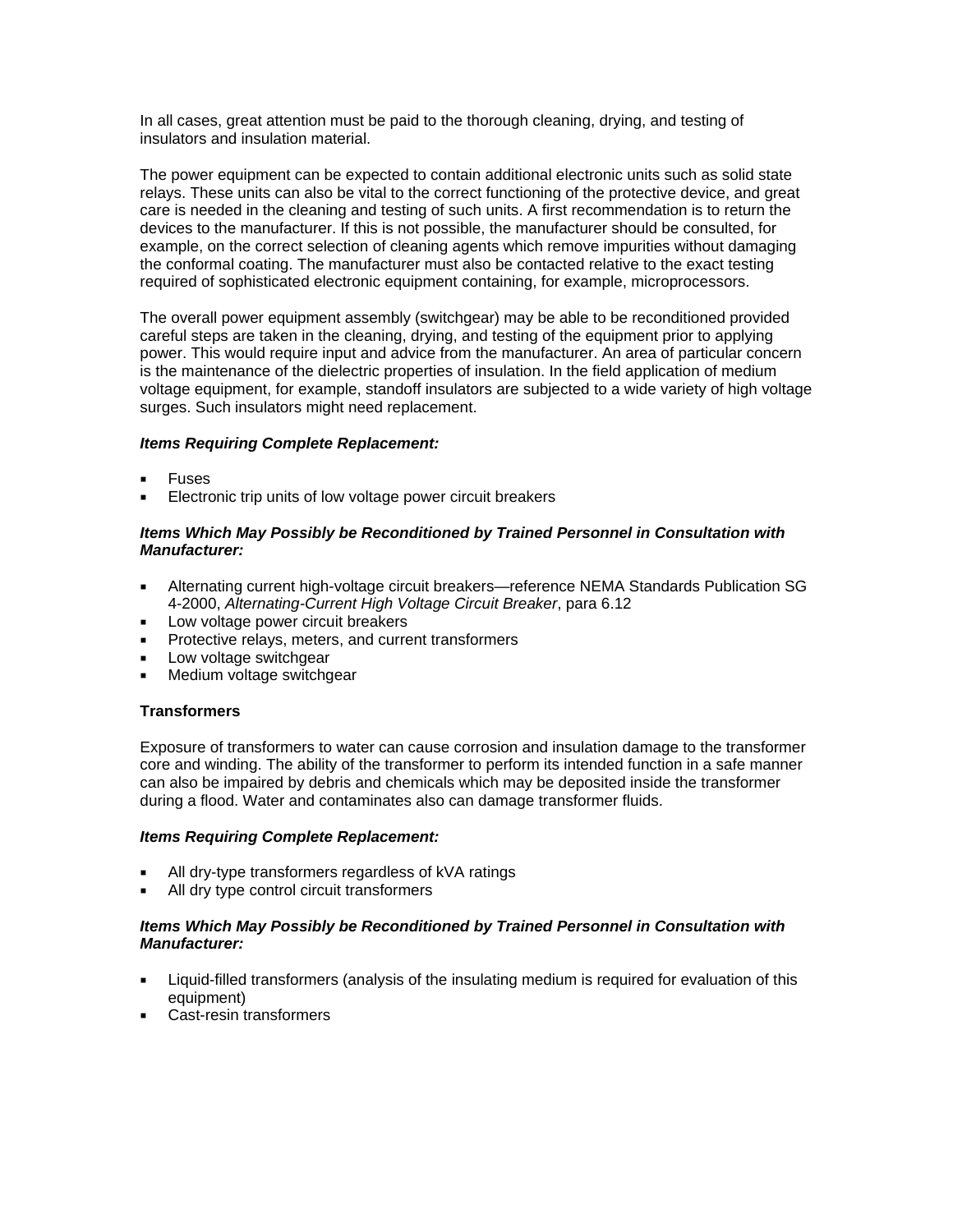#### **Wire, Cable, and Flexible Cords**

When any wire or cable product is exposed to water, any metallic component (such as the conductor, metallic shield, or armor) is subject to corrosion that can damage the component itself and/or cause termination failures. If water remains in medium voltage cable, it could accelerate insulation deterioration, causing premature failure. Wire and cable that is listed for only dry locations may become a shock hazard, when energized, after being exposed to water.

The following recommended actions are based upon the concept that the water contains no high concentrations of chemicals, oils, etc. If it is suspected that the water has unusual contaminants, such as may be found in some flood water, the manufacturer should be consulted before any decision is made to continue using any wire or cable products.

#### *Items Requiring Complete Replacement:*

- Any wire or cable that is listed for dry locations only, such as type NM-B cable, should be replaced if it has been exposed to water.
- Any cable that contains fillers, such as polypropylene, paper, etc., should be replaced if the ends of the product have been exposed to water.

#### *Items Which May Possibly be Reconditioned by Trained Personnel in Consultation with Manufacturer:*

- Any wire or cable product that is suitable for wet locations and whose ends have not been exposed to water should be suitable for use or continued use. A qualified person, such as an electrical contractor or others familiar with wire and cable terminology, should make the determination of the product's suitability for wet locations.
- Any wire or cable product, not containing fillers, that is suitable for wet locations and whose ends have been exposed to water, may be considered a candidate for "purging" (using an inert gas under pressure to remove water contained in the product) under engineering supervision. If this procedure is employed, the wire or cable should be tested prior to energization. As a minimum, an insulation resistance test with a megohmmeter should be conducted.

# **Wiring Devices, Ground Fault Circuit Interrupters (GFCI), and Surge Protectors**

Sediments and contaminants contained in water may find their way into the internal components of installed electrical products and may remain there even after the products have been dried or washed by the user. These may adversely affect the performance of those products without being readily apparent to the user community. Also, electrical products, such as GFCIs and surge protective devices, contain electronic circuitry and other components which can be adversely affected by water resulting in the device becoming non-functional or a hazard to the user.

As a result, such products subjected to or believed to be subjected to water damage are not suitable for continued use and must be replaced with new undamaged products. Air drying and washing of water damaged products of this type should not be attempted.

#### **Lighting Fixtures and Ballasts**

Fluorescent, high-intensity discharge, and incandescent lights are not intended for submersion in water except for those that are listed as submersible lighting fixtures. Flooded lighting fixtures and associated equipment may be damaged by corrosive materials, sediment, or other debris in the water. Corrosion of metallic parts and contamination of internal circuitry may prevent the equipment from operating properly. Lighting fixtures and associated equipment known to have been submerged should be replaced.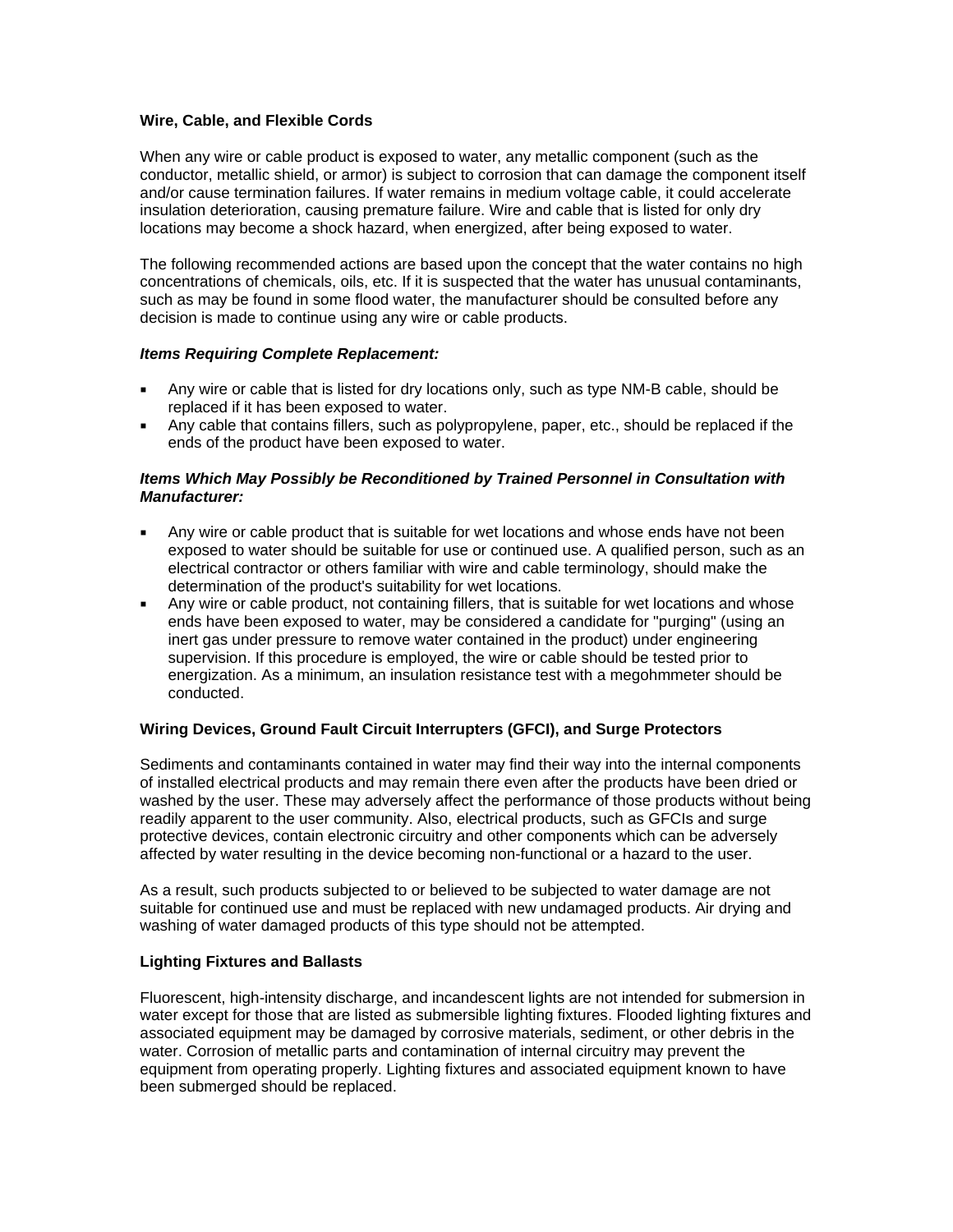#### **Motors**

Motors which have been flooded by water may be subjected to damage by debris or pollutants. This may result in damage to insulation, switches, contacts of switches, capacitors and overload protectors, corrosion of metallic parts, and contamination of the lubricating means and should be evaluated by qualified personnel.

The manufacturer should be contacted for specific instructions on possible disassembly, cleaning, and drying of the motor housing and internal components by trained personnel. Also, a method for drying is described in ANSI/IEEE 43-2000, A2 and A3.

#### **Electronic Products, Including Signaling, Protection, Communication Systems, and Industrial Controls**

Equipment used in signaling, protection, and communication systems generally contain electronic components, and the exposure of such equipment to flooding by water can adversely affect the reliability of those systems. Contamination by pollutants or debris in flood waters may cause corrosion of components of the system, shorting of printed circuits, or alteration of circuit characteristics. Since some of these types of installations are classified as life safety systems, it is important that the reliability of those systems be maintained.

Where such systems are damaged by water, it is recommended that components of these systems be replaced or returned to the manufacturer for appropriate cleaning, recalibration, and testing. Manufacturers of these systems should be contacted for information on specific equipment.

#### **Cable Trays**

Carefully inspect the cable tray system to determine if its mechanical and/or electrical integrity has been breached. *(WARNING—Do not use cable tray as a walkway.)* Repair or replace any damaged portions per original installation requirements. Remove all debris from the cable tray. If any labels warning against the use of the cable tray as a walkway have been obliterated, obtain new labels from the manufacturer and apply as required.

> National Electrical Manufacturers Association 1300 North 17th Street, Suite 1847 Rosslyn, Virginia 22209 Telephone: (703) 841-3236 Fax: (703) 841-3336 ATTN: Vince Baclawski email: vin\_baclawski@nema.org

© Copyright 2005 by the National Electrical Manufacturers Association.